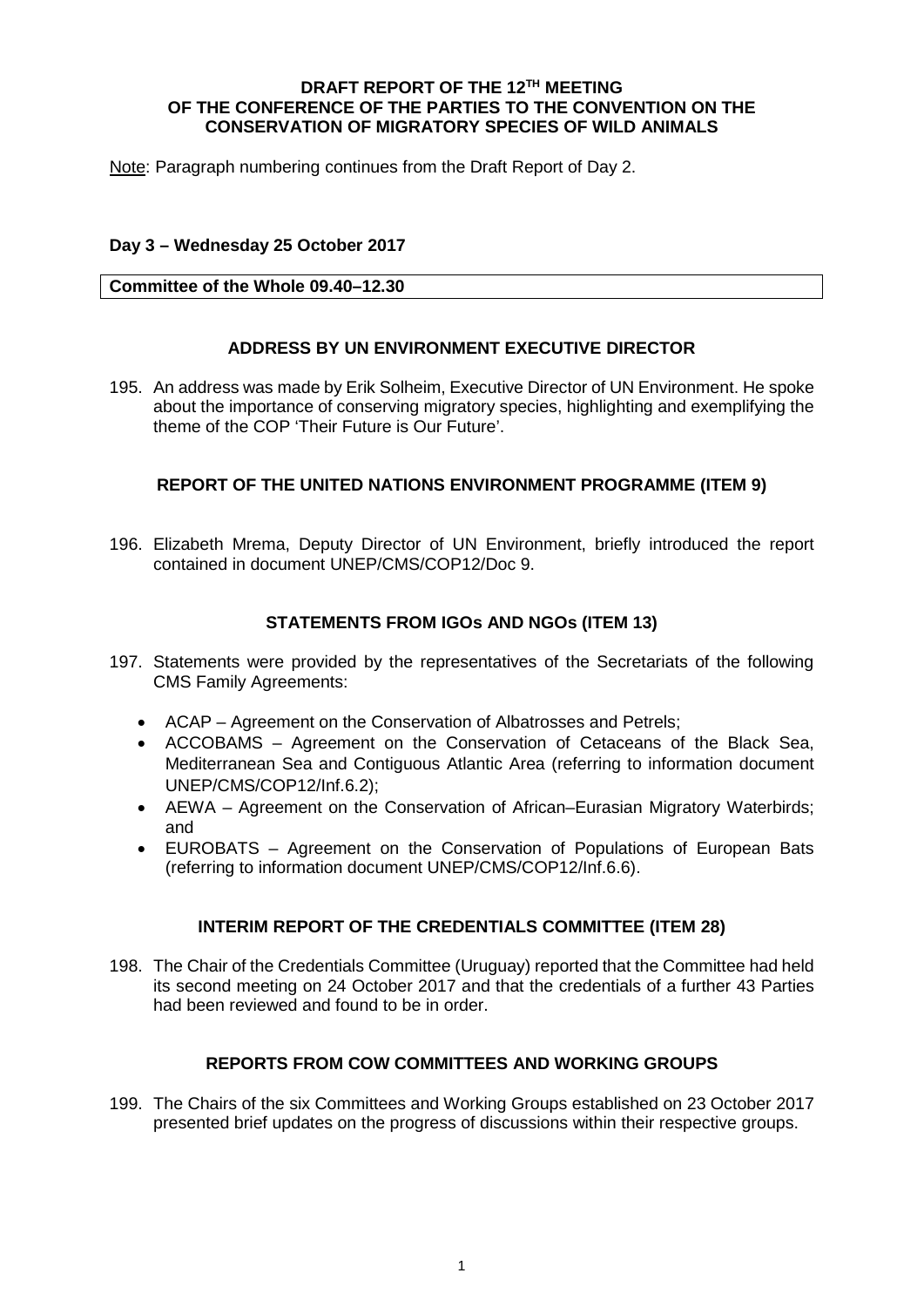# **ADJUSTMENT OF THE AGENDA**

200. The Chair noted that in accordance with discussions by the Bureau of the COP, the content and sequence of items on the COW's agenda for the morning session had been amended to expedite handling of a number of items.

#### **CONSERVATION ISSUES (ITEM 24 CONTINUED)**

(f) Conservation and management of Whales and their Habitats in the South Atlantic Region (Item 24.2.6 continued).

- 201. The Chair recalled that when this item has been discussed by the COW on 24 October, South Africa had raised a point concerning the alignment of the proposed CMS Action Plan for the Protection and Conservation of South Atlantic Whales with processes underway within IWC. South Africa, and Brazil, the proponent of document UNEP/CMS/COP12/Doc.24.2.6, had been requested to meet bilaterally.
- 202. Brazil reported that the two Parties had agreed textual amendments.
- 203. South Africa presented the agreed amendments orally and confirmed its readiness to support the amended document.
- 204. The Chair concluded that, subject to the inclusion of the amendments tabled by South Africa, the COW endorsed the draft resolution, draft decisions and Action Plan, to be forwarded to plenary for adoption.

# **AVIAN SPECIES (ITEM 24.1, CONTINUED)**

- 205. The Chair invited Parties who wished to comment on any of the sub-items (e) to (k) to do so once all of the sub-items had been introduced (with the exception of sub-item (j) Action Plan for the Americas Flyway, which was not yet ready for discussion).
- (e) Action Plan for the Yellow-breasted Bunting (Item 24.1.5)
- 206. The Secretariat introduced document UNEP/CMS/COP12/Doc.24.1.5 and relevant provisions of the draft resolution and draft decisions contained in document UNEP/CMS/COP12/Doc.24.1.11 Action Plans for Birds.
- (f) Action Plan for the European Turtle Dove (Item 24.1.6)
- 207. The Secretariat introduced document UNEP/CMS/COP12/Doc.24.1.6, including the International Single Species Action Plan for the Conservation of European Turtle Dove *Streptopelia turtur* (2018 to 2028) contained in Annex 1, and relevant provisions of the draft resolution and draft decisions contained in document UNEP/CMS/COP12/Doc.24.1.11 Action Plans for Birds.
- (g) Action Plan for the Far Eastern Curlew (Item 24.1.7)
- 208. Australia (Chair of the Far Eastern Curlew Task Force of the East Asian–Australasian Flyway Partnership) introduced document UNEP/CMS/COP12/Doc.24.1.7, including the International Single Species Action Plan for the Conservation of the Far Eastern Curlew *Numenius madagascariensis* contained in Annex 1, and relevant provisions of the draft resolution and draft decisions contained in document UNEP/CMS/COP12/Doc.24.1.11 Action Plans for Birds.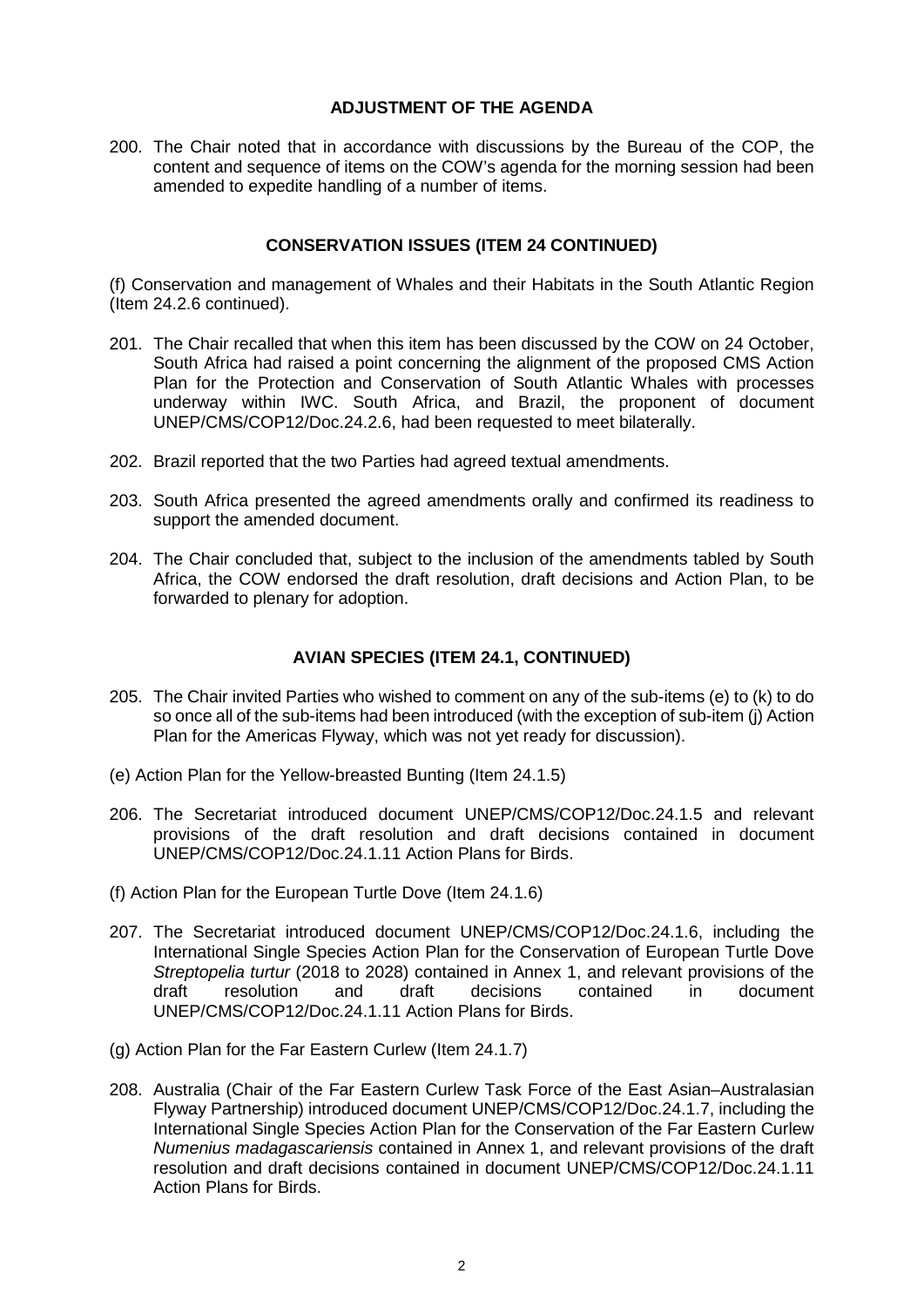- (h) Action Plan for the Baer's Pochard (Item 24.1.8)
- 209. The Secretariat introduced document UNEP/CMS/COP12/Doc.24.1.8, including the International Single Species Action Plan for the Conservation of the Baer's Pochard *Aythya baeri* contained in Annex 1, and relevant provisions of the draft resolution and draft decisions contained in document UNEP/CMS/COP12/Doc.24.1.11 Action Plans for Birds.
- (i) Action Plan for the European Roller (Item 24.1.9)
- 210. The Secretariat introduced document UNEP/CMS/COP12/Doc.24.1.9, including the Flyway Action Plan for the European Roller *Coracias garrulus* contained in Annex 1, and relevant provisions of the draft resolution and draft decisions contained in document UNEP/CMS/COP12/Doc.24.1.11 Action Plans for Birds.
- j) Action Plan for the Americas Flyways (Item 24.1.10)
- 211. The Chair recalled his earlier statement that this item was not yet ready for discussion.
- k) Action Plans for Birds (Item 24.1.11)
- 212. The Secretariat introduced UNEP/CMS/COP12/Doc.24.1.11/Rev.1, including the draft resolution contained in Annex 1, and draft decisions in Annex 2. The draft resolution provided for adoption of the finalised Action Plans for Far Eastern Curlew, Baer's Pochard and European Roller, and mandated the Standing Committee to adopt those Action Plans being prepared intersessionally. Addendum 1 included a proposal from the Scientific Council that the AEWA Action Plans for Dalmatian Pelican *Pelecanus crispus*  and White-headed Duck *Oxyura leucocephala* should also be incorporated in the list of Plans that could be adopted intersessionally by the StC.
- 213. The Chair invited comments on the individual Action Plans and the draft resolution and draft decisions.
- 214. The EU and its Members States supported intersessional adoption of the Action Plan for Yellow-breasted Bunting *Emberiza aureola*, but wished to propose a small amendment to the relevant draft decision.
- 215. The EU and its Member States noted that the Action Plan for the European Turtle Dove presented to COP12 was not the final version and therefore proposed amending the draft resolution and draft decisions to authorise the StC to adopt the finalized Action Plan intersessionally.
- 216. The EU and its Member States welcomed the draft resolution overall and thanked those institutions that had led preparation of the Action Plans discussed. The EU and its Member States reiterated support for the adoption by COP12 of the Action Plans for Baer's Pochard, Far Eastern Curlew and European Roller and for intersessional adoption of the finalized Action Plans for Yellow-breasted Bunting and European Turtle Dove
- 217. In response to a question from the AEWA Secretariat, the Chair clarified that the AEWA Action Plans for Dalmatian Pelican and White-headed Duck would be included in the list of plans that the StC would be authorised to adopt intersessionally.
- 218. The Chair concluded that, subject to inclusion of the proposed amendments, the draft resolution and draft decisions had been endorsed by the COW to be forwarded to plenary for adoption.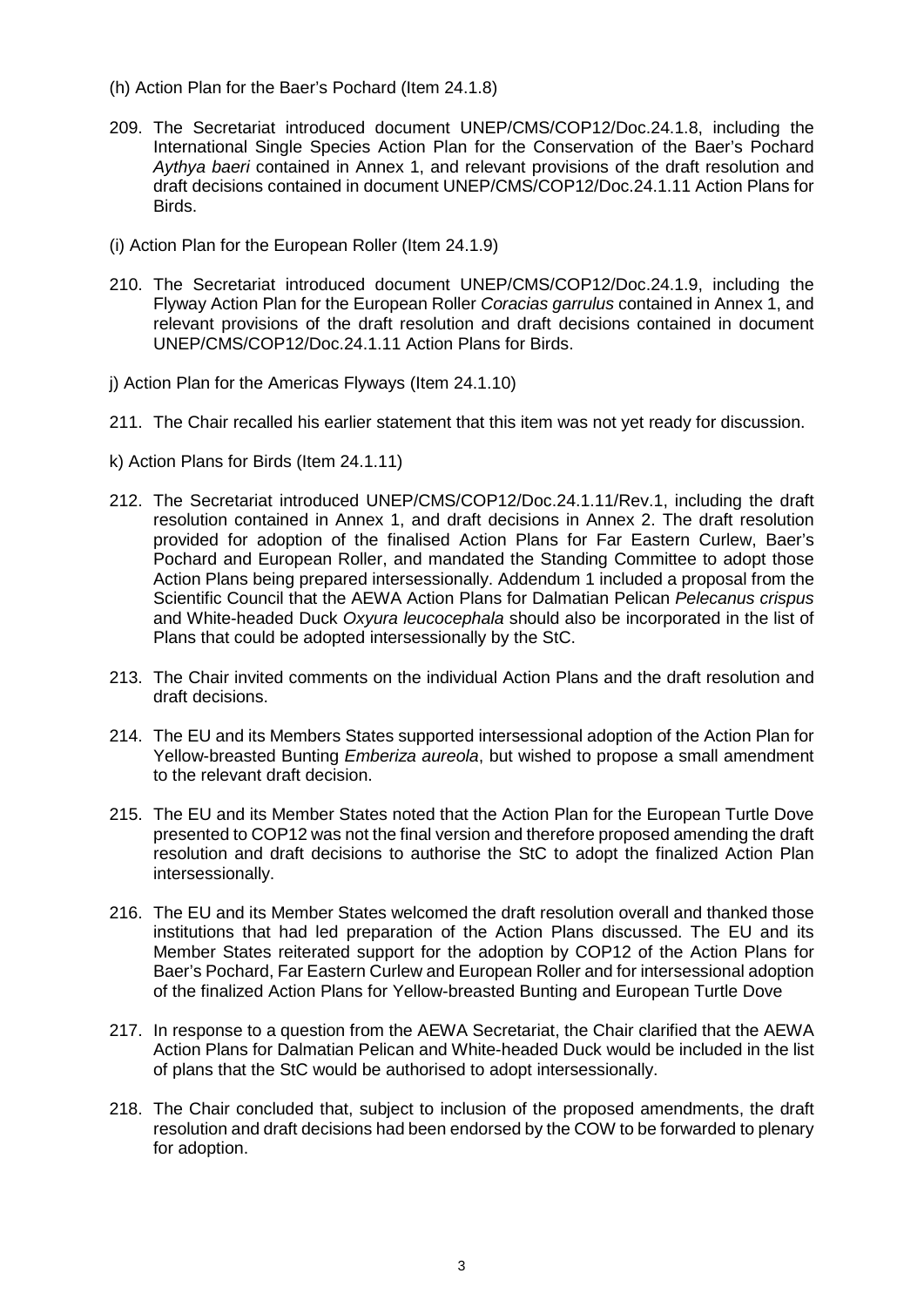# **CMS STRATEGIC PLAN (ITEM 15)**

- 219. The Chair of the intersessional Strategic Plan Working Group, Ines Verleye (Belgium) presented a summary of document UNEP/CMS/COP12/Doc.15. Parties were requested to take note of the work done by the SPWG 2015-2017, to adopt the amendments to Resolution 11.2 contained in Annex 1, adopt the set of indicators in Annex B, endorse the further development of the Indicator Factsheets (UNEP/CMS/COP12/Inf.26), and adopt the draft decisions contained in Annex 2. The Companion Volume was provided as an online tool; further information was available in UNEP/CMS/COP12/Inf.28. COP12 was invited to endorse the approach taken in the development, further development and maintenance of the Companion Volume as an evolving online resource.
- 220. The Chair opened the floor for discussion, noting that further discussion by an ad hoc Working Group would be necessary if substantive negotiation was required.
- 221. The EU and its Member States supported much of the content of the document, but wished to make substantial amendments, including the deletion of the whole of Annex 2, where the decisions referring to national reporting would be better dealt with under agenda item 19.2.
- 222. South Africa considered it essential for Parties and partners to ensure the allocation of sufficient resources for effective implementation of the Strategic Plan, and wished to see this point more explicitly reflected in the draft decisions.
- 223. The Chair established a small ad hoc Working Group, including the EU and its Member States and South Africa. COP Appointed Councillor, Colin Galbraith, was available to act as facilitator. The ad hoc Working Group would also be asked to deal with matters relating to item 19 on National Reports, to take account of the linkages mentioned by the EU and its Member States.

# **NATIONAL REPORTS (ITEM 19)**

- (a) Revision of the Format for National Reports (Item 19.2)
- 224. The Secretariat introduced Document UNEP/CMS/COP12/Doc.19.2, including the draft decision contained in Annex 1. COP11, through Resolution 11.2, had requested the Secretariat to consider the format for National Reports with respect to two issues: assessing implementation of the Strategic Plan, and streamlining to reduce reporting burden. The document reported on the work undertaken since COP11, while the draft decision, if adopted, would mandate the Standing Committee and Secretariat to finalize a revised and streamlined format intersessionally, in time to be used for COP13.
- 225. The EU and its Member States supported revising the format for National Reports, but had a number of amendments to propose to ensure, among other things, that the reporting burden on Parties was reduced, and that sufficient time was allowed for Parties to complete their reports. Inclusion of the suggested structure, appended to Annex 1, was premature.
- 226. Seychelles fully supported the revision of the National Report format, and stressed the importance of permitting sufficient time for Parties to meet their reporting obligations.
- 227. Australia wished to make minor amendments to the draft decision.
- 228. The Secretariat stressed that timely intersessional adoption of a revised format by the Standing Committee would depend on rapid feedback from Parties and other stakeholders when the Secretariat initiated further consultations.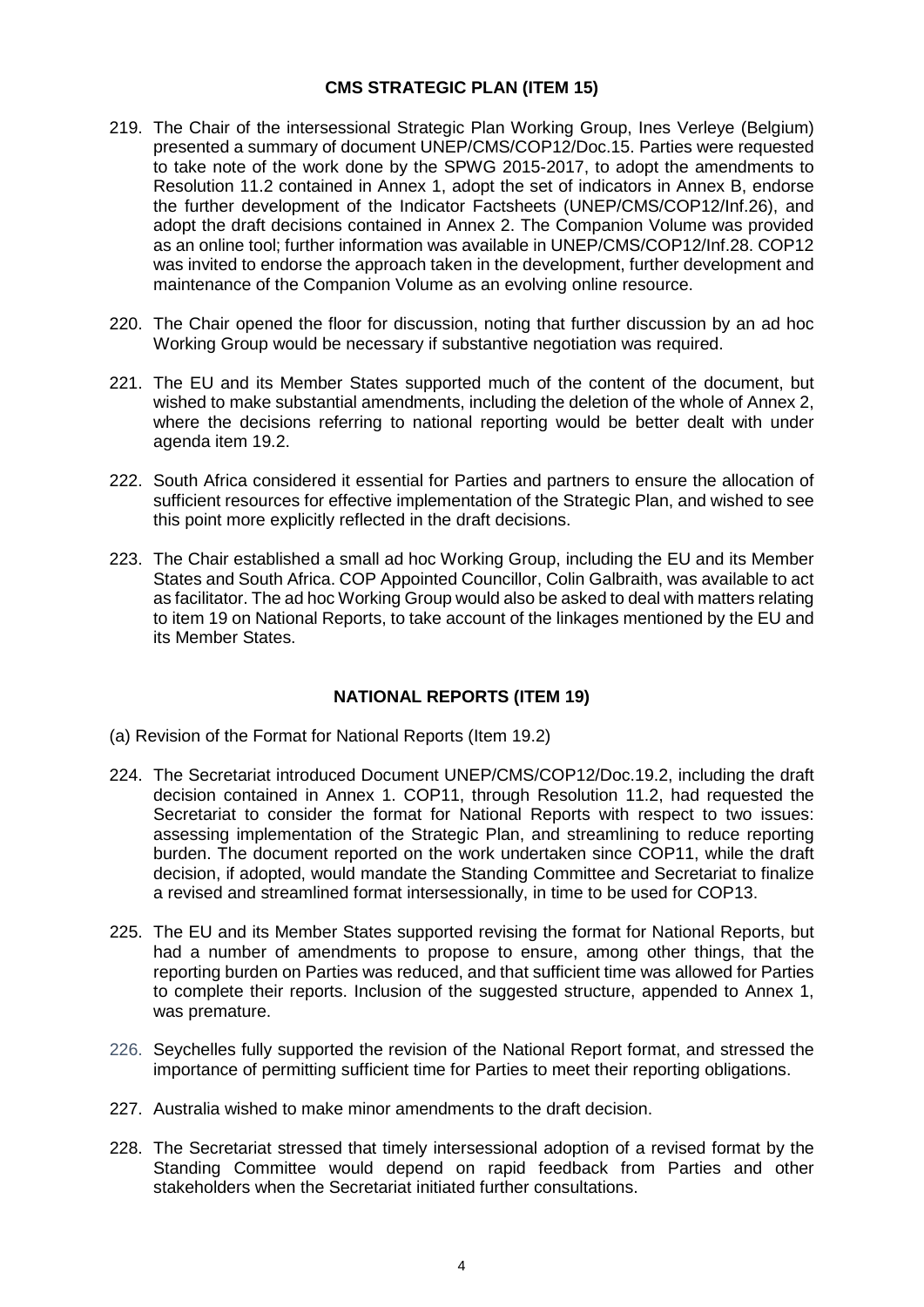229. The Chair adjourned further discussion by the COW, pending consideration by the ad hoc Working Group established under item 15, and invited interested Parties to ensure that proposed amendments were brought to the attention of that group.

### **SYNERGIES AND PARTNERSHIPS (ITEM 23.1)**

- 230. The Secretariat presented a summary of document UNEP/CMS/COP12/Doc.23.1, including the proposed amendments to Resolution 11.10 contained in Annex 1.
- 231. Brazil and Ghana underlined the importance of the relationship between the CMS Family and civil society and the significant role played by NGOs and other civil society stakeholders in supporting implementation of the Convention. They would propose further amendment to operative paragraph 5 of Annex 1 in this respect to reinstate language that had been dropped from an earlier version of the document.
- 232. Acknowledging the work undertaken to prepare the document, the EU and its Member States nevertheless wished to propose a number of additional, mostly minor, amendments.
- 233. The Chair requested those Parties that had proposed amendments to provide the corresponding text to the Secretariat. The Secretariat would then circulate a revised version of the document to the relevant Parties and ensure that all were comfortable with the amendments made.
- 234. The Chair concluded that, subject to inclusion of the additional amendments being submitted by Brazil, Ghana and the EU and its Member States, the proposed amendments to Resolution 11.10 could be endorsed by the COW, to be forwarded to plenary for adoption.
- 235. Wild Migration (speaking also on behalf of other NGOs) thanked Brazil and Ghana for championing the role of civil society in the Convention and reiterated some of the many ways that NGOs contributed to implementation of CMS.

# **Committee of the Whole 15.15–18.30**

# **MANILA DECLARATION ON SUSTAINABLE DEVELOPMENT AND MIGRATORY SPECIES (ITEM 27)**

- 236. The Chair referred participants to document UNEP/CMS/COP12/Doc.27 Sustainable Development and Migratory Species, and invited the Philippines to deliver a progress report.
- 237. The Philippines outlined the global context for the Manila Declaration, which would be based on the text contained in the document but further enriched by the deliberations of the High Level Panel that had been chaired by the Philippines Head of Delegation and Chair of the COP, Secretary Roy A. Cimatu. Key recommendations to be included in the Manila declaration were presented.
- 238. The Chair sincerely trusted that the COW could recommend endorsement of a draft resolution for forwarding to Plenary and noted that a revised text would be needed first. With this understanding, he opened the floor to comments.
- 239. The EU and its Member States supported the adoption of the proposed resolution and the draft decision, including the amendments made by the Philippines, and welcomed in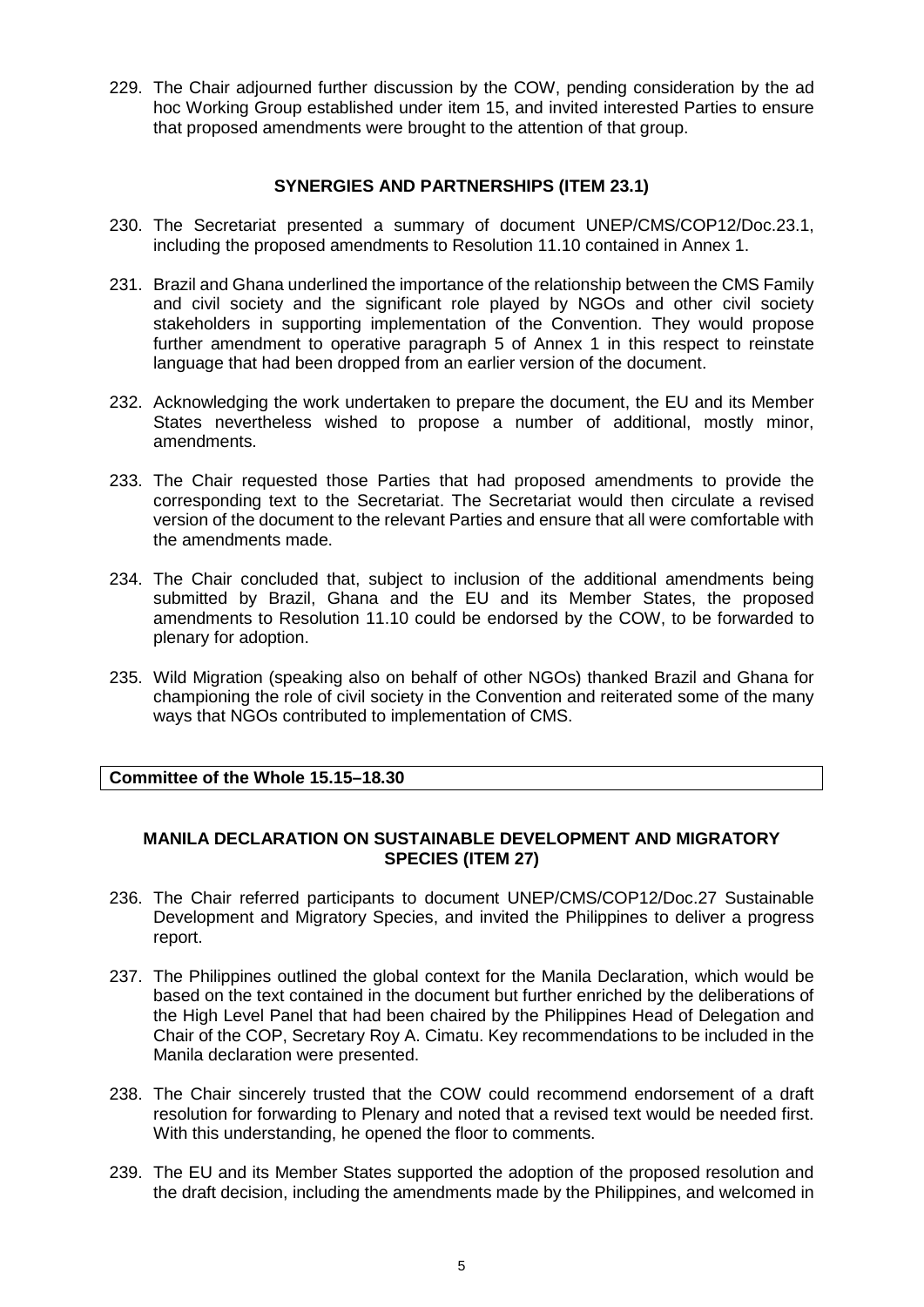particular the amendments aimed at enhancing the relationship between efforts for migratory species and the global context of the Aichi Targets and the SDGs. The EU and its Member States furthermore believed that the COP should provide a clear mandate to the CMS Secretariat to be involved in the follow up to the Strategic Plan for Biodiversity, to ensure adequate integration of migratory species issues in both strategic planning beyond 2020 and the Biodiversity summit foreseen for 2020.

- 240. Brazil commended the Philippines and supported adoption of what had been a carefully negotiated text.
- 241. Monaco and Kenya also confirmed strong support for the draft resolution.
- 242. The Chair welcomed the enthusiastic support from Parties for the Manila Declaration but reiterated that the COW would still require a CRP containing the finally proposed version of the text for consideration. Those Parties that had been working together with the Philippines and the Secretariat to progress the Manila Declaration were invited to continue working so that the final draft could be considered by COW on 26 October 2017.
- 243. The Philippines indicated its agreement with the approach recommended by the Chair.

# **CROSSCUTTING CONSERVATION ISSUES (ITEM 24.4)**

- (a) Marine Debris (Item 24.4.1)
- 244. The Secretariat introduced document UNEP/CMS/COP12/Doc.24.4.1, including the draft resolution contained in Annex 1, and drew attention to the linkage with document UNEP/CMS/COP/Doc.21.2.13/Rev.1 Consolidation of Resolutions: Management of Marine Debris.
- 245. The Chair noted that the Aquatic Working Group had concluded its work on this item, and adjourned discussion pending receipt of the CRP.
- (b) Climate Change and Migratory Species (Item 24.4.2)
- 246. The COP-Appointed Councillor for Climate Change and Chair of the Scientific Council's Working Group on Climate Change, Colin Galbraith, presented a summary of Document UNEP/CMS/COP12/Doc.24.4.2, including the draft resolution contained in Annex 1 and the associated Programme of Work.
- 247. The Chair opened the floor for discussion.
- 248. The EU and its Member States expressed support for the Programme of Work. Proposed editorial amendments to the draft resolution had been sent to the Secretariat.
- 249. Brazil noted that it also had minor proposals to amend the draft; these could be forwarded to the Secretariat or discussed in an ad hoc Working Group.
- 250. The representative of Mongolia supported the document, commenting that her country was one of those most vulnerable to climate change.
- 251. The Chair concluded that in the interests of efficiency, he would ask the EU and Brazil to work with the Chair of the Working Group on Climate Change to produce a final draft of the Document. The Chair of the Working Group would decide whether it was appropriate to prepare a CRP, or a further working draft for discussion by the COW.
- (c) Conservation Implications of Animal Culture and Social Complexity (Item 24.4.3)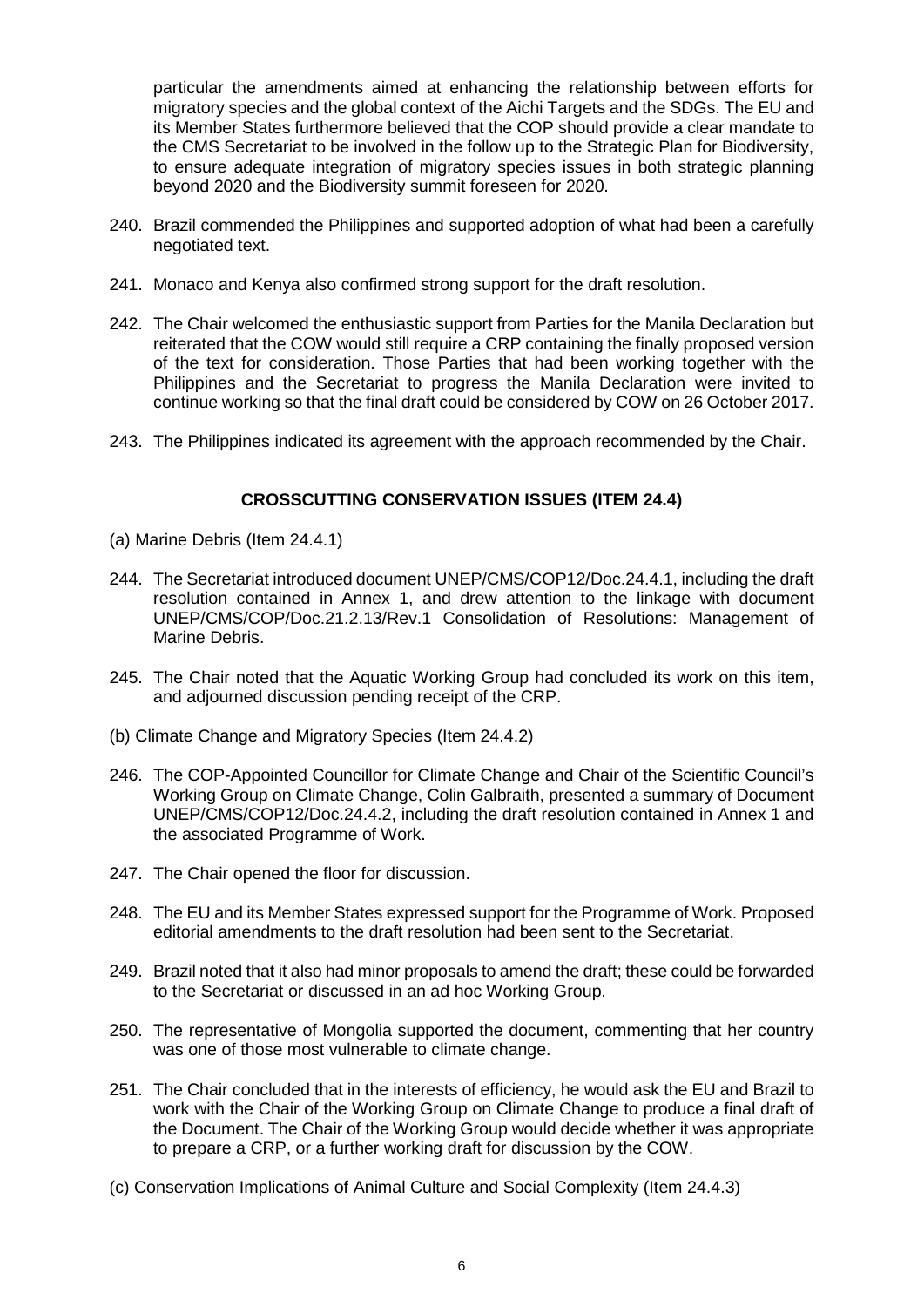- 252. The Chair of the Expert Working Group on Culture and Social Complexity, Giuseppe Notarbartolo di Sciara, introduced document UNEP/CMS/COP12/Doc.24.4.3, including the draft decisions contained in Annex 2.
- 253. ACCOBAMS, and Whale and Dolphin Conservation supported the document and the draft decisions.
- 254. The EU and its Member States proposed minor editorial amendments which, at the invitation of the Chair were presented orally.
- 255. The Chair concluded that subject to inclusion of these amendments, the COW endorsed the document and the draft decisions to be forwarded to plenary for adoption.
- (d) Bycatch (Item 24.4.4)
- 256. The COP-Appointed Councillor for Bycatch, Barry Baker, introduced Document UNEP/CMS/COP12/Doc.24.4.4, including the draft resolution contained in Annex 1, and drew attention to the linkage with document UNEP/CMS/COP/Doc.21.2.4/Rev.1 Consolidation of Resolutions: Bycatch. The Aquatic Working Group had completed its work on this item and a CRP was in preparation.
- 257. The Chair opened the floor for comments.
- 258. Argentina, supported by Ecuador and Peru, noted that the drafting of the Spanish text was unclear in two places, and read out alternative wording with a request that this be reflected in the document.
- 259. The Chair confirmed that the amended wording would be used for the Spanish text.
- 260. IWC emphasized the scale of the problem of bycatch and highlighted the need for strengthened collaboration between all stakeholders with an interest in the issue. IWC had done extensive work on this and welcomed CMS as a member of its Standing Working Group on Bycatch.
- 261. The representative of SPREP announced the initiation of a bycatch mitigation project in the Pacific Islands region during the period 2018-2022, and noted that he would be happy to collaborate with any interested parties in the planning and implementation of the programme.
- 262. Humane Society International highlighted that there was an animal welfare issue as well as a conservation issue, and that there was little data or information on this.
- 263. The Chair adjourned the debate, and asked the Appointed Councillor for Bycatch, in his role as Chair of the Aquatic Working Group, to decide how best to take the document forward.
- 264. The Chair of the Aquatic Working Group thanked the COW for their strong support and looked forward to finalizing the Document.
- (e) Sustainable Boat-Based Wildlife Watching Tourism (Item 24.4.5)
- 265. The Secretariat introduced document UNEP/CMS/COP12/Doc.24.4.5, including draft amendments to Resolution 11.29 contained in Annex 1, Species-specific guidelines for boat-based wildlife watching contained in Annex 2, and draft decisions in Annex 3. The Aquatic Working Group had considered this issue, included some minor amendments and concluded its work.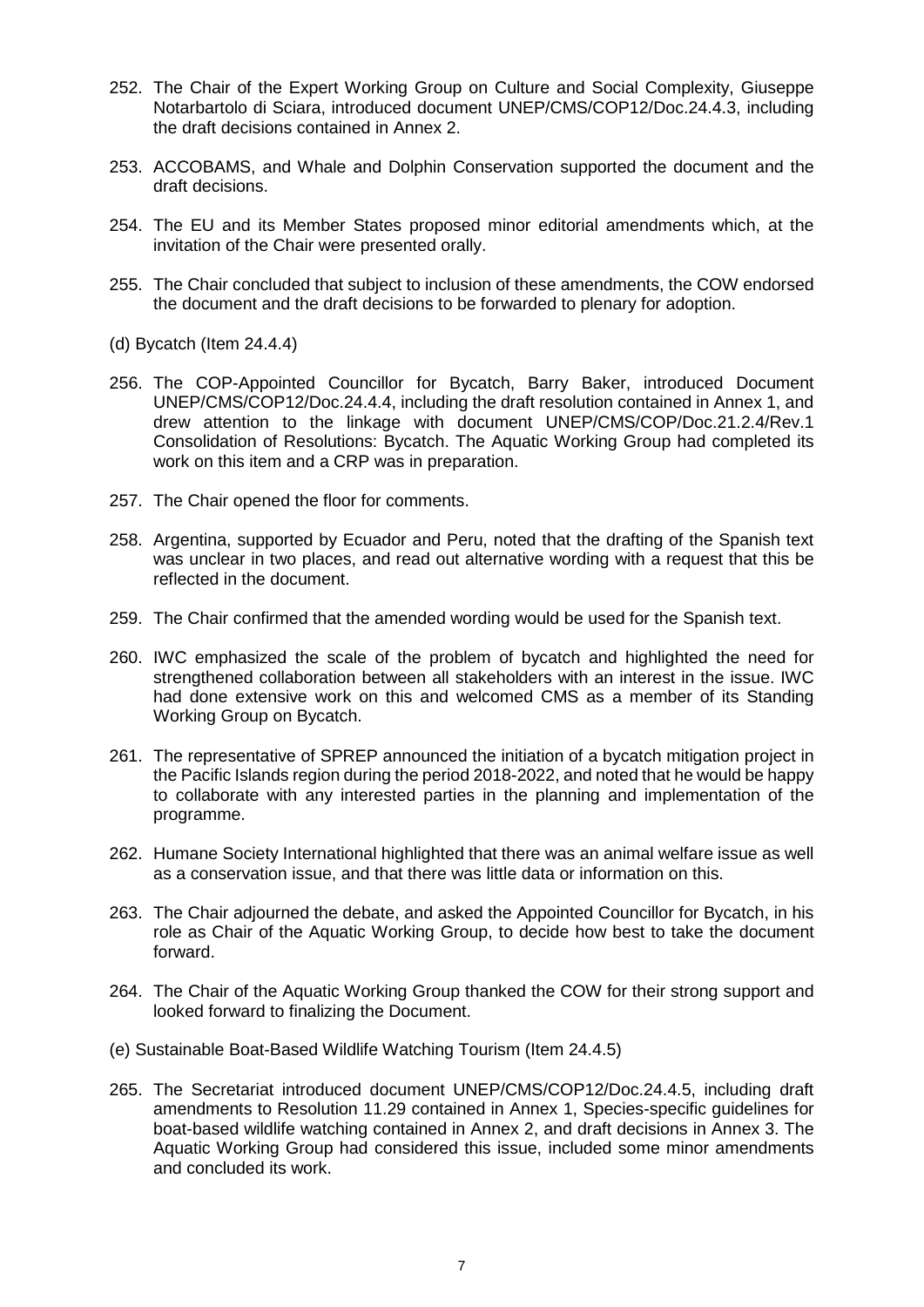- 266. The Chair looked forward to the submission of a CRP by the Working Group and opened the floor for brief comments
- 267. IWC supported the document and referred to collaborative work being undertaken with CMS, including preparation of an online handbook on whale watching.
- 268. ACCOBAMS noted that it also had a working group on whale watching, and was developing guidelines for a monitoring programme to assess the effects of whale watching on populations.
- 269. The Chair adjourned further discussion, pending the availability of a CRP.
- (f) Energy and Migratory Species (Item 24.4.6)
- 270. The Secretariat introduced document UNEP/CMS/COP12/Doc.24.4.6, including the draft decision contained in Annex 1. Thanks were due to the Federal Government of Germany for supporting the work of the Scientific Council's Energy Task Force through the Migratory Species Champion Programme, and to BirdLife International for serving as Task Force coordinator. Attention was drawn to an additional draft decision contained in comments by the Scientific Council.
- 271. The EU and its Member States welcomed the work done by the Energy Task Force, and supported the draft decisions, including the additional decision recommended by the Scientific Council.
- 272. The Chair concluded that the COW had endorsed the draft decisions, including the Scientific Council recommendation, to be forwarded to the plenary for adoption.
- (g) Addressing Unsustainable Use of Terrestrial and Avian Wild Meat (Item 24.4.7)
- 273. The Secretariat introduced document UNEP/CMS/COP12/Doc.24.4.7, including the draft decisions contained in Annex 1. The Terrestrial Working Group had discussed this item, but its deliberations were not yet finalized.
- 274. ACAP drew attention to an emerging threat to seabirds in the South Atlantic, where recent observations had indicated that many seabirds, especially albatrosses, were deliberately captured and killed, especially on squid jigger vessels.
- 275. The Chair adjourned further discussion, pending the availability of a CRP.
- (h) Sustainable Tourism and Migratory Species (Item 24.4.8)
- 276. The Philippines introduced document UNEP/CMS/COP12/Doc.24.4.8, which included a draft resolution.
- 277. The EU and its Member States recognized the importance of this issue and supported the document, but considered that it would be strengthened by redrafting in places.
- 278. Ecuador and Norway also expressed support, and wished to see amendments to the text
- 279. The Chair suggested the establishment of a Contact Group coordinated by the Philippines, with participation of Ecuador and Norway, and facilitated by the Secretariat, to prepare a revised text.
- 280. The Parties concerned agreed to this way forward.
- (i) Promoting Marine Protected Area Networks in the ASEAN Region (Item 24.4.9)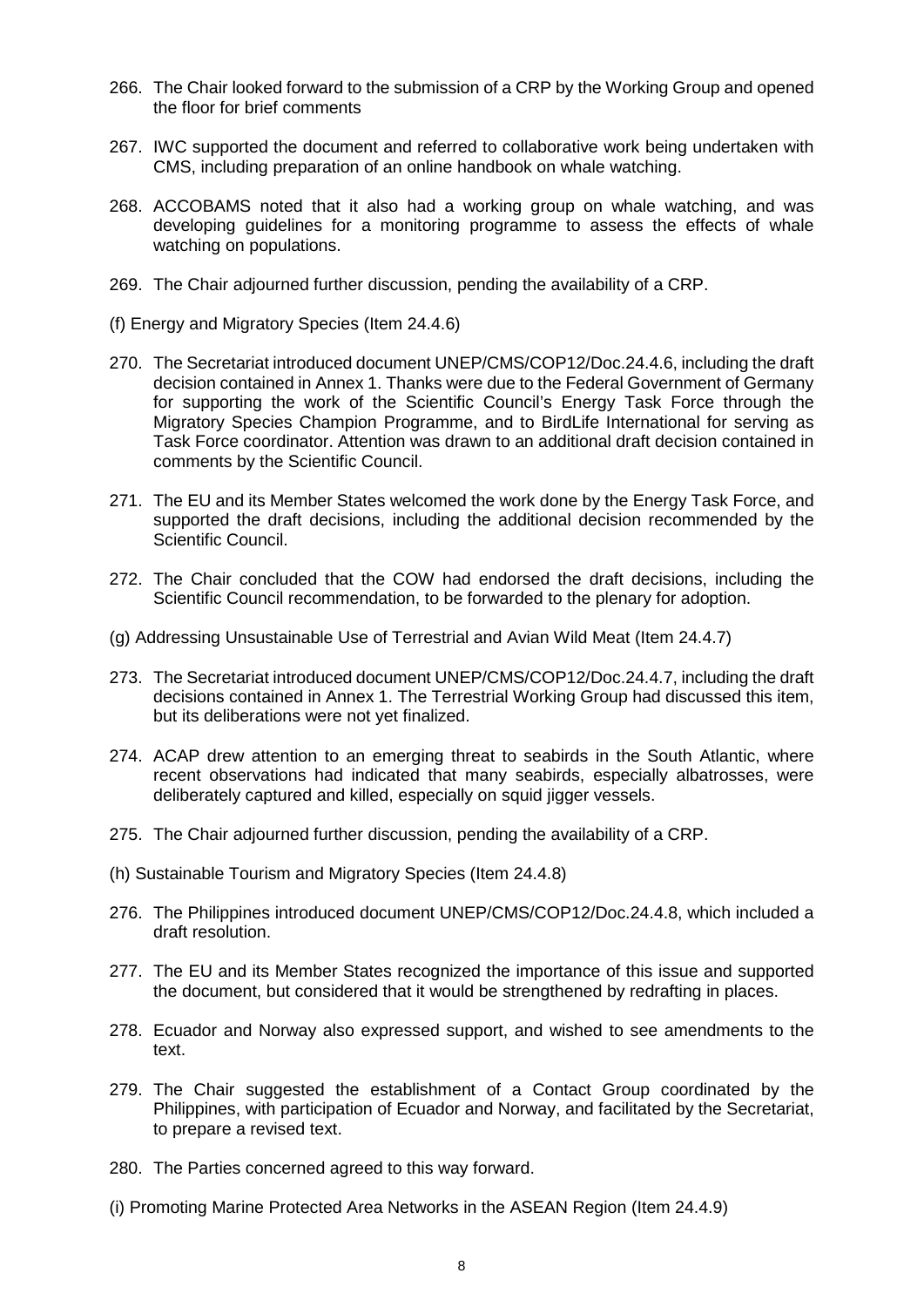- 281. The Philippines introduced document UNEP/CMS/COP12/Doc.24.4.9, which included a draft resolution.
- 282. The Chair noted that the document had been tabled in the Aquatic Working Group, but that there had been no requests for discussion and no amendments proposed. He opened the floor for comments.
- 283. There being no requests for the floor, the Chair concluded that the COW had endorsed the document to be forwarded to the plenary for adoption.

(j) Promoting Conservation of Critical Intertidal and other Coastal Habitats for Migratory Species (Item 24.4.10)

- 284. The Philippines introduced document UNEP/CMS/COP12/Doc.24.4.10, which included a draft resolution.
- 285. The EU and its Member States recognized the critical importance of coastal habitats and supported the document and draft resolution. The draft required amendment to clarify the separate roles of CMS and the Ramsar Convention on Wetlands, and to make the role of CMS explicit.
- 286. BirdLife International welcomed the draft resolution. There was an urgent need to protect the remaining, highly threatened, intertidal habitats in the East Asian-Australasian Flyway. Australia had made great efforts in the conservation of the Globally Threatened Far Eastern Curlew *Numenius madagascariensis*, but proposed development at the Morton Bay Ramsar Site, an important site for the species, gave cause for concern. BirdLife International urged the Australian government to reject this proposed development.
- 287. Australia recognized that the loss of intertidal habitats had severely impacted shorebird populations along the East Asian-Australasian Flyway, and strongly supported the draft resolution. Australia was fully aware of its obligations under the Ramsar Convention. A proposal for development at Morton Bay had been received, and Australia's commitments under MEAs would be fully taken into account. No decision had been taken as to whether or not the development would go ahead, but a rigorous Environmental Impact Assessment would be conducted to support that decision.
- 288. Norway supported the draft resolution and stressed the importance of connectivity between sites.
- 289. At the request of the Chair the EU and its Member States presented their proposed amendments orally.
- 290. The Philippines considered these amendments to be acceptable.
- 291. The Chair concluded that the COW endorsed the document to be forwarded to plenary for adoption.

(k) Improving Ways of Addressing Connectivity in the Conservation of Migratory Species (Item 24.4.11)

- 292. The Chair of the Scientific Council presented document UNEP/CMS/COP12/ Doc.24.4.11, including the draft Resolution in Annex 1, and the draft decision in Annex 2.
- 293. The Chair opened the floor for comment.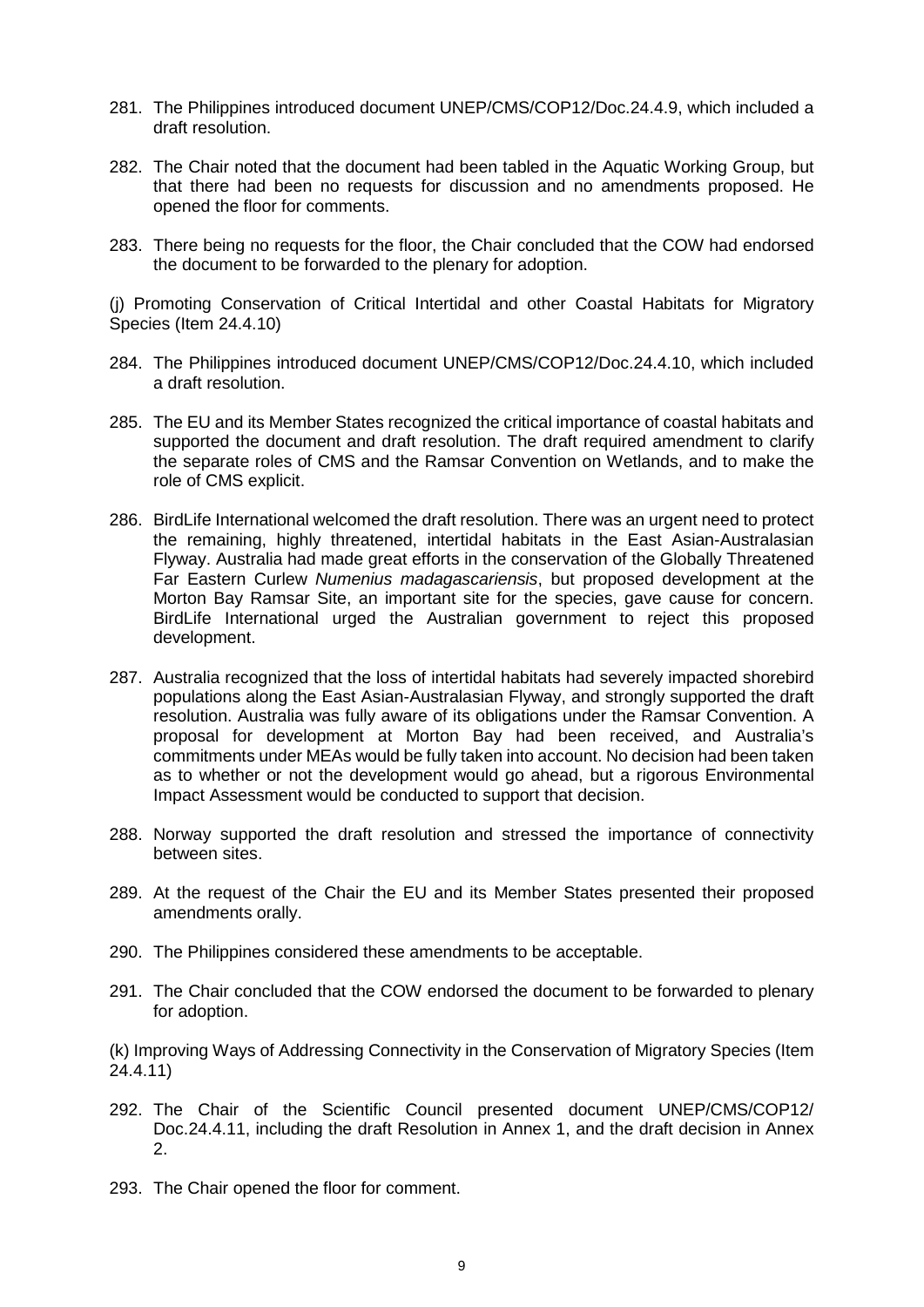- 294. India supported the draft resolution and draft decision and reported that its own approach to biodiversity conservation was moving away from a protected area focus towards landscape and seascape approaches, including bilateral cooperation with neighbours.
- 295. Norway also supported the resolution and urged the Convention to realise its potential for making a huge difference by shifting from a focus on working species by species to a much greater emphasis on habitats and the dependence of species and humans on them.
- 296. The EU and its Member States supported the draft resolution and draft decision, but wished to propose a number of editorial amendments.
- 297. At the invitation of the Chair, the EU and its Member States presented the proposed amendments orally.
- 298. The Chair of the Scientific Council confirmed that these points did not raise any substantive issues.
- 299. Uganda fully supported, underlining the importance of habitat restoration and rehabilitation.
- 300. Kenya supported the draft resolution but tabled an amendment to include a reference to Serial World Heritage Sites.
- 301. Angola supported the draft resolution and proposed making reference to the migratory corridors used by giraffes moving between Angola and Botswana.
- 302. Costa Rica supported the draft resolution on behalf of Central and South America and Caribbean Region.
- 303. BirdLife International fully supported the draft resolution and proposed a minor amendment making reference to the world database on Key Biodiversity Areas (KBAs).
- 304. The Chair requested all those who had proposed amendments to provide text to the Secretariat. None of the proposals appeared controversial. Therefore, subject to incorporation of the amendments, the COW could endorse the document for forwarding to plenary for adoption.
- (l) Transfrontier Conservation Areas for Migratory Species (Item 24.4.12)
- 305. The Secretariat introduced document UNEP/CMS/COP12/Doc.24.4.12, including the draft decisions contained in Annex 1, and noted the link with UNEP/CMS/COP12/Doc.21.2.11.
- 306. This item had been discussed in the Terrestrial Working Group and consensus had been reached.
- 307. The Chair adjourned further discussion of this item, pending receipt of a CRP taking into account the consensus reached in the Terrestrial Working Group.
- (m) Community Participation and Livelihoods (Item 24.4.13)
- 308. The Secretariat introduced document UNEP/CMS/COP12/Doc.24.4.13, including the draft decisions contained in Annex 1.
- 309. The Chair asked whether this item had been addressed by the Terrestrial Working Group.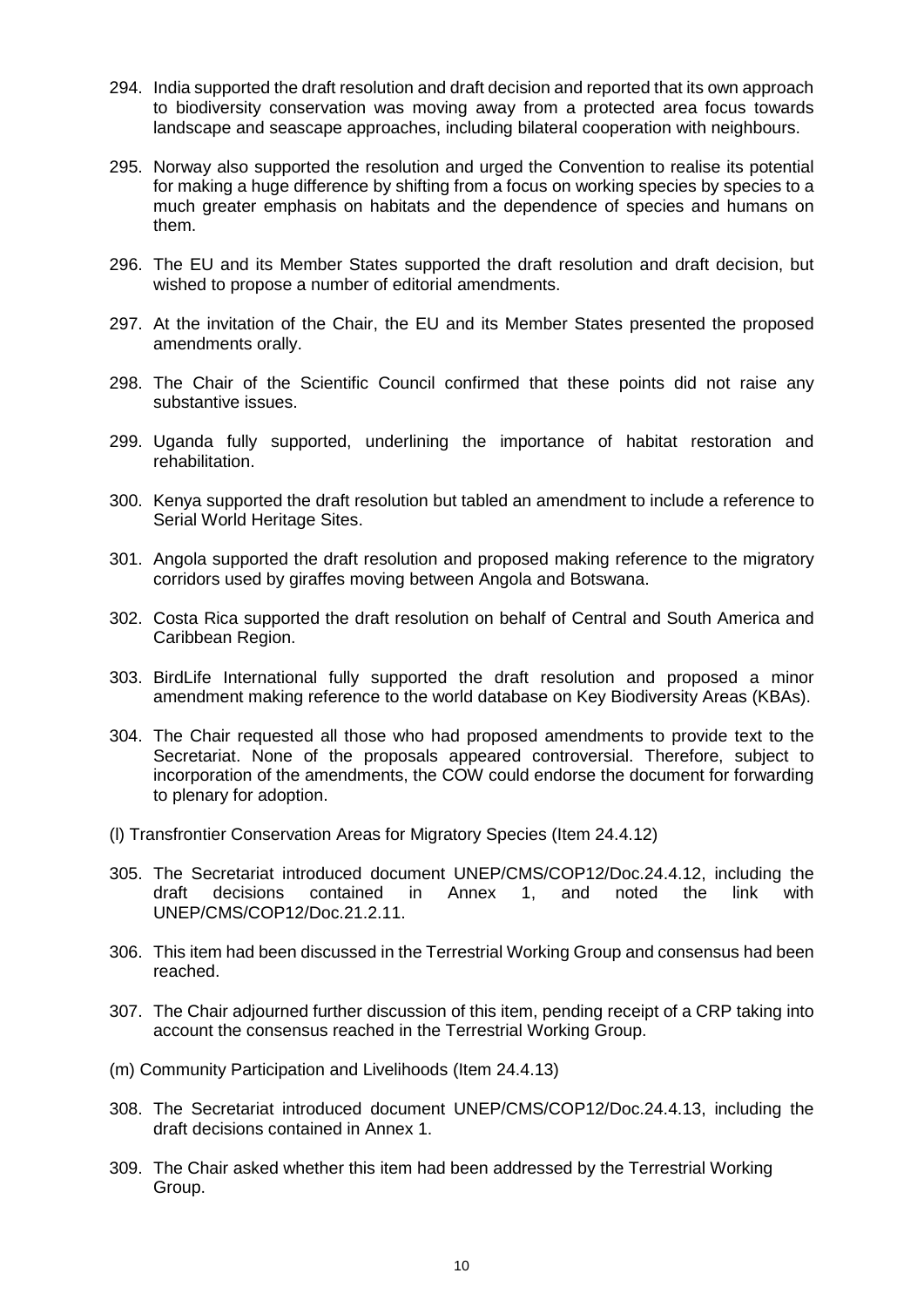- 310. The Secretariat confirmed that this was the case and that consensus had been reached on wording.
- 311. Australia had been unable to attend the Working Group and wished to propose a small amendment to terminology used throughout the document in relation to indigenous peoples, to make these references more consistent and bringing them into line with the terminology used in the UN Declaration on the Rights of Indigenous Peoples.
- 312. India supported the draft decisions.
- 313. The Chair adjourned further discussion of this item, pending receipt of a CRP taking into account the agreement reached in the Terrestrial Working Group and incorporating the adjustments to terminology proposed by Australia.

#### **FUTURE SHAPE AND STRATEGIES OF CMS AND THE CMS FAMILY (ITEM 16)**

- (a) Restructuring the Scientific Council (Item 16.2).
- 314. The Secretariat introduced document UNEP/CMS/COP12/Doc.16.2, which reported progress in the implementation of Resolution 11.4, and included, in Annex 1, the Terms of Reference (ToR) for the CMS Scientific Council, as provisionally adopted by the CMS Standing Committee at its 44<sup>th</sup> Meeting. COP12 was invited to take note of the progress report, to review and adopt the ToR, and to approve their incorporation as an annex to the consolidated resolution on the Scientific Council.
- 315. The Chair opened the floor for comments.
- 316. The EU and its Member States supported the adoption of the ToR but had a number of amendments to propose.
- 317. At the invitation of the Chair, the EU and its Member States presented their proposed amendments orally and confirmed these would be transmitted in writing to the Secretariat.
- 318. In response to a point raised by the EU and its Member States, the Secretariat noted that it was not yet completely clear how past resolutions that had been consolidated should be referenced in future.
- 319. The Chair concluded that, subject to incorporation of the amendments tabled by the EU and its Member States, the COW could endorse the document for forwarding to plenary for adoption. The referencing issue identified by the EU and its Member States was noted and the Secretariat would consider possible solutions.
- (b) Appointment of Members of the Sessional Committee of the Scientific Council (Item 17.2)
- 320. The Secretariat introduced document UNEP/CMS/COP12/Doc.17.2. COP12 and was invited to consider the option for appointment of alternate members for the regional membership of the Sessional Committee of the Scientific Council (SC); to appoint the Sessional Committee of the SC for the next intersessional period (taking into account recommendations of the Standing Committee and Secretariat); and provide guidance on the need for renewal of the COP-appointed membership of the Sessional Committee of the SC.
- 321. The EU and its Member States supported the proposal to appoint alternate members for the regional membership of the Sessional Committee. If the number of COP-appointed members of the Scientific Council exceeded nine, there would be a need to decide which of them would serve on the Sessional Committee.